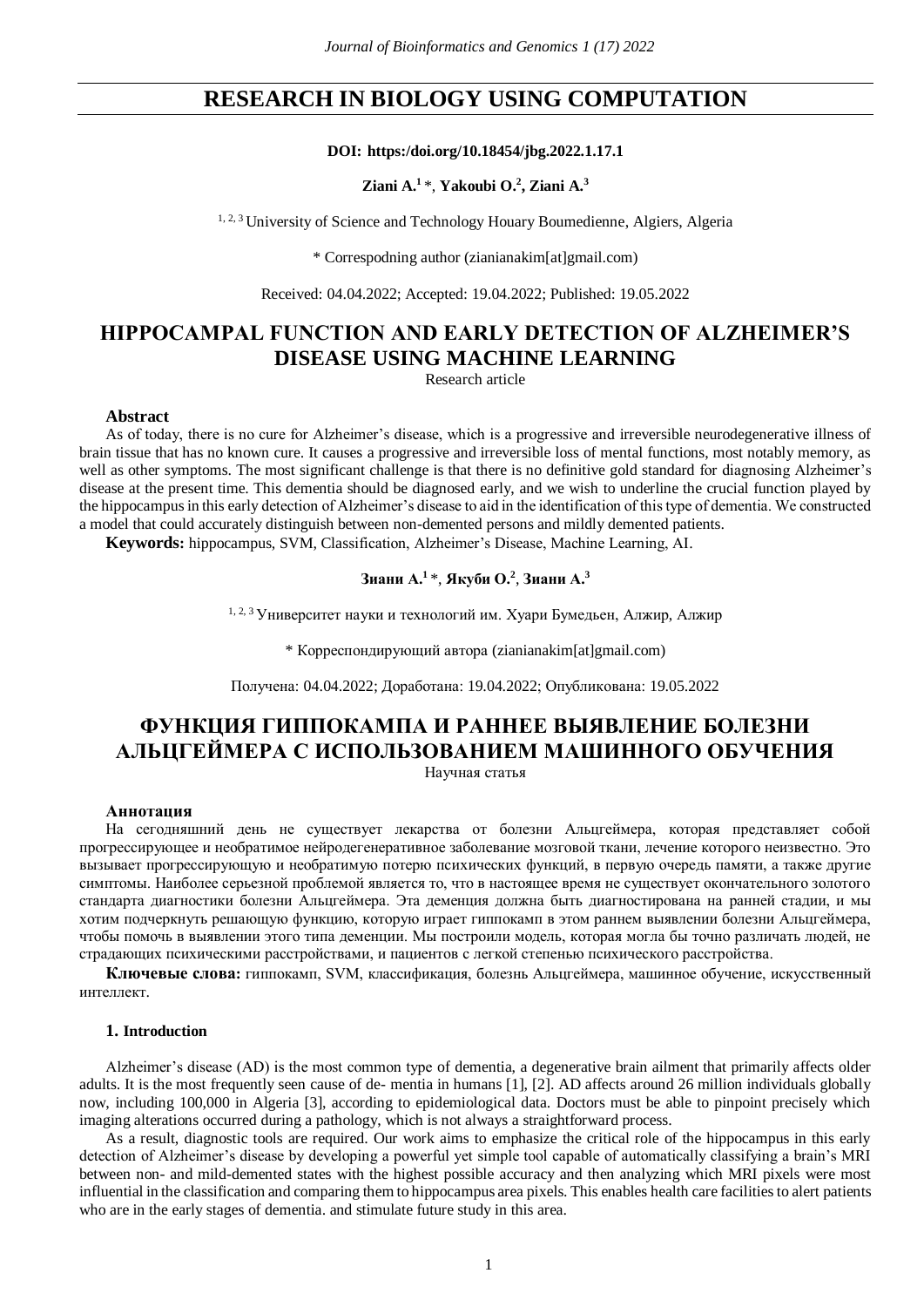Our initial objective will be to set a decision limit precisely at the point at which a brain MRI begins to show signs of dementia. Due to their efficiency on this type of assignment, we have changed our focus to SVM and Decision Tree classifiers to accomplish this binary classification.

#### **2. Methods**

In the field of health informatics, machine learning has been widely used in bioinformatics, medical imaging, medical informatics, and public health. The authors in [9] Pre-affirmed the importance of Hippocampal region on the diagnosis. They proposed a machine learning method to diagnosis alzheimer's disease using Hippocampal region volume. ITK-SNAP, a semiautomatic segmentation software, was used to calculate volume information, and a data set was created based on age, gender, diagnosis, and right and left hippocampus volume values, in this work we aim to classify entire MRI images and then extract the region of interests.

In order to train an SVM classifier for Alzheimer's disease diagnosis, Zhang et al. [10] suggested extracting specified tissue volumes. The selection of relevant brain regions and learning dimensionality transformation can be found by combining the marginal fisher analysis with norm based multi-kernel learning [11]. For the diagnosis of AD/MCI, deep learning networks have recently been investigated [12].

Classification is a supervised learning technique which learns a function from training a data set that consists of input features/attributes and categorical output [1]. This function will be used to predict a class label of any valid input vector. The primary objective of classification is to use machine learning algorithms in order to achieve the best prediction accuracy possible [4]. The Support Vector Machine (SVM) algorithm proposed by Vapnik is a modern approach for solving the pattern recognition problems. The SVM algorithm maps the sample points into a high dimensional feature space to seek for an optimal separating hyperplane through max-imizing the margin between two classes. SVM algorithm is the supervised machine learning algorithm. The SVM algorithm is successfully used for the different classification problems in various applications. The SVM classifiers on the base of the SVM algorithm have been applied for credit risk analysis, medical diagnostics, text categorization, information extraction, etc [5].



Fig. 1 – Linear decision boundary of SVM

Kernels are used in Support Vector Machines to map the learning data (non-linearly) into a higher dimensional feature space where the computational power of the linear learning machine is increased [6].

Radial basis function (RBF) is a general-purpose kernel used when there is no prior knowledge about the data.

$$
K(x, y) = exp\left(-\frac{||x - y||}{\sigma}\right) \tag{1}
$$

Where in (1), *σ* is the variance and hyperparameter and ∥*x − y*∥ is the Euclidean (L 2 − norm) distance between two points *x* and *y*.

Polynomial Kernel represents the similarity of vectors in a feature space over polynomials of the original variables.

$$
K(xi, xj) = (xi, xj)d
$$
\n<sup>(2)</sup>

Where *d* is the degree of the kernel.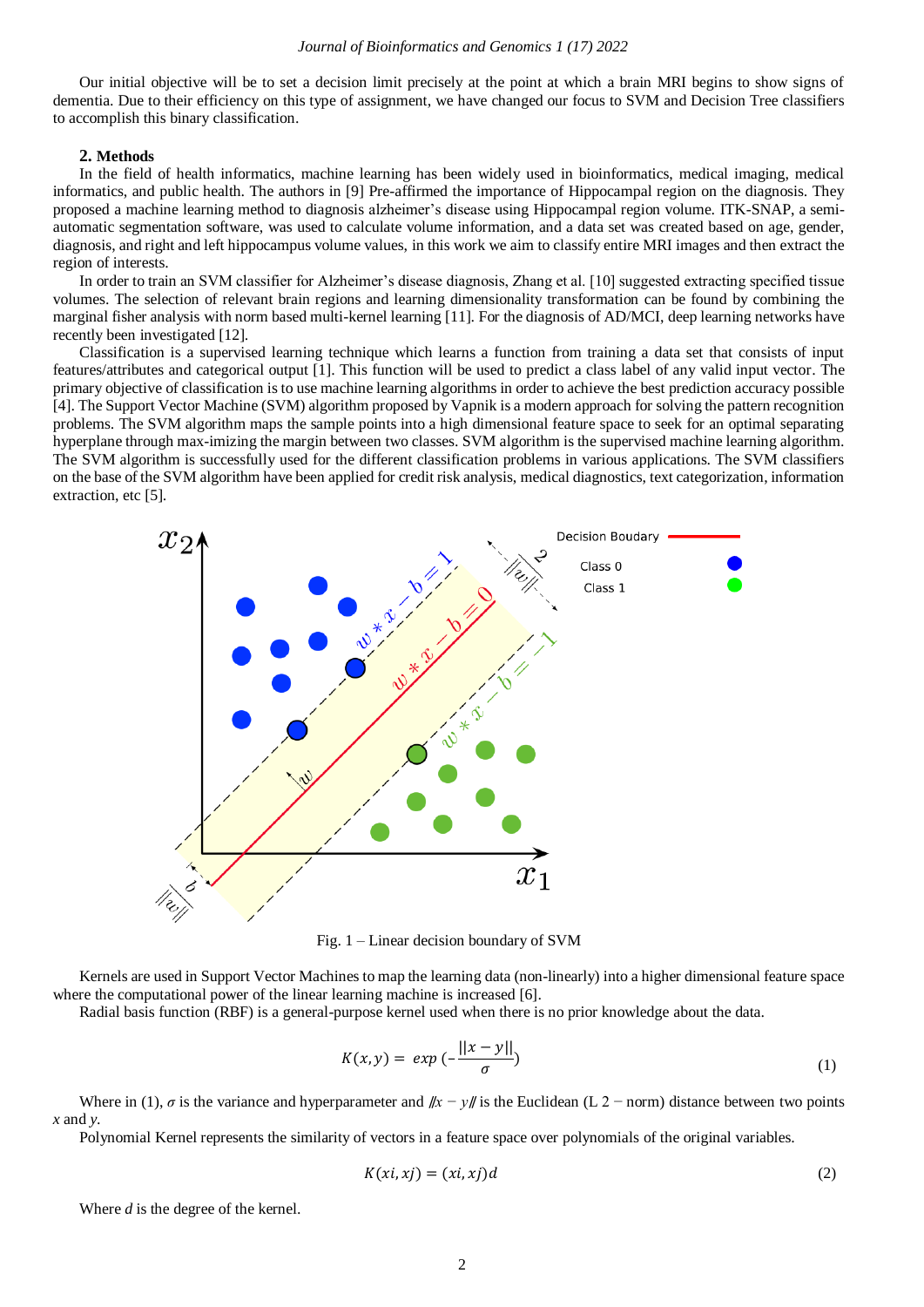

Fig. 2 – Examples of applying a kernel to an input space

Most machine learning algorithms depend on the certain hyper parameters to work and in the general case there is no clear way to calculate these perimeters so for most of the cases this task ends up being a very iterative step while training the best model. In this study we used the grid search method to obtain these parameters. The grid search is originally an exhaustive search based on a defined subset of the hyper-parameter space. The hyper-parameters are specified using minimal value (lower bound), maximal value (upper bound) and number of steps. There are three different scales that can be used: linear scale, quadratic scale and logarithmic scale. The performance of every combination is evaluated using some performance metrics. [7].



Fig. 3 – Process of finding parameters using grid search

#### **3. Results**

The data used in this study was obtained from an online Kaggle challenge of MRI brain images. The images are black and white with a standard dimension of 176x208 pixels with a total size of about 2120 images separated into 1696 training 424 test examples. The dataset consists into two classes of brain images: Non-Demented and Mild-Demented. Each image is a 2D MRI cross section of the brain as shown in Figure 4.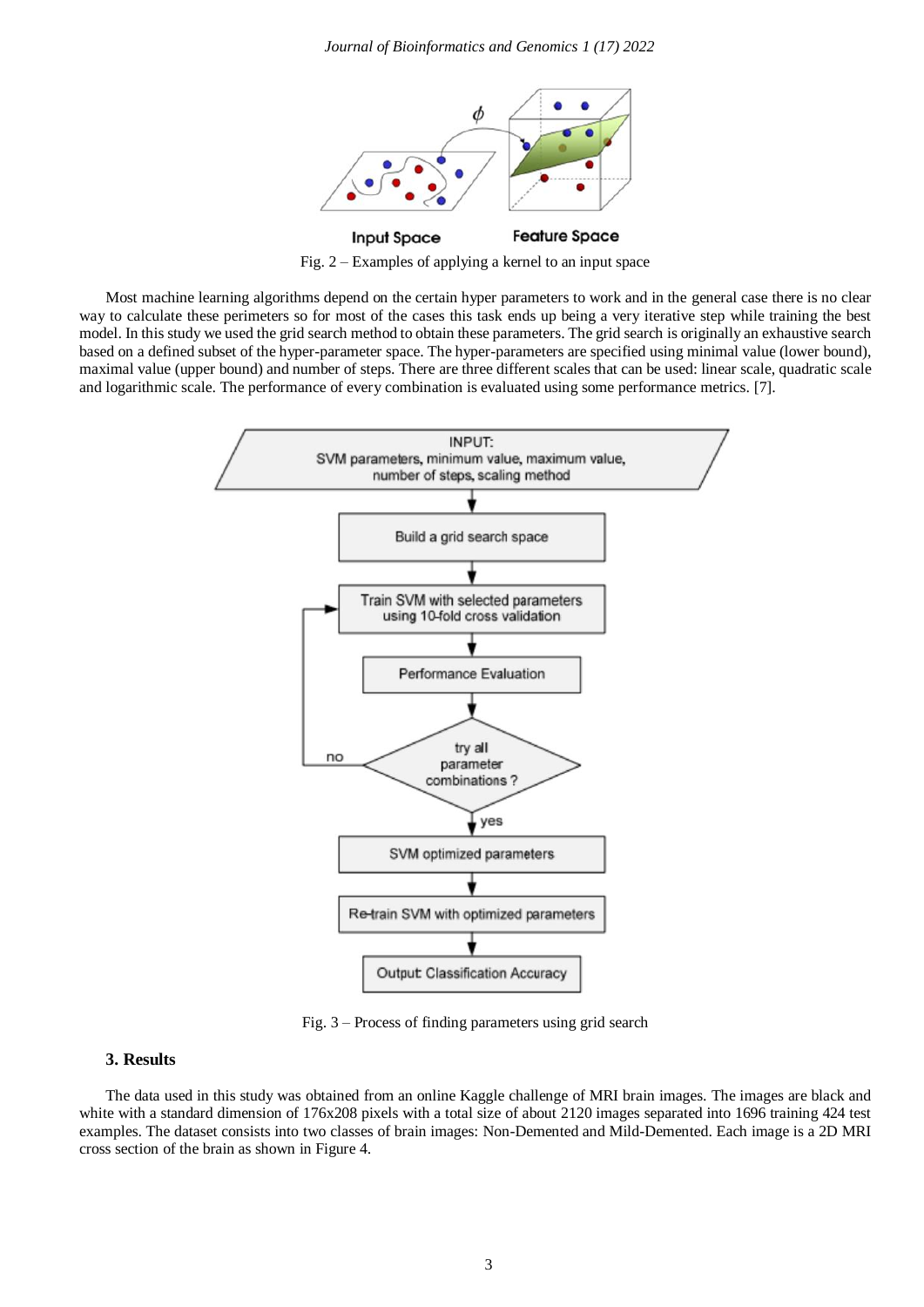

Fig. 4 – Non and mild demented MRI brain images from the dataset

Images came with the brain cross-section centered in the image and with the background cropped out. For making the model faster, we chose to re-scale the images with a 0.5 scaling factor. The input vector for is a flatten version of the pixel matrix of each image. the shape of the vector is (1,9152).



After realizing the test and training our model, the hyper-parameters chosen are shown in Table1.

| Table 1 – Hyper Parameter after performing a GridSearch |  |  |                |  |  |
|---------------------------------------------------------|--|--|----------------|--|--|
| Hyper-parameter   Kernel   C   Gamma                    |  |  |                |  |  |
| Value                                                   |  |  | $RBF$ 65 0.001 |  |  |

We obtained a 1.0 accuracy on the SVM model. This means that every test example was classified correctly. The confusion matrix is shown in Fig 6.



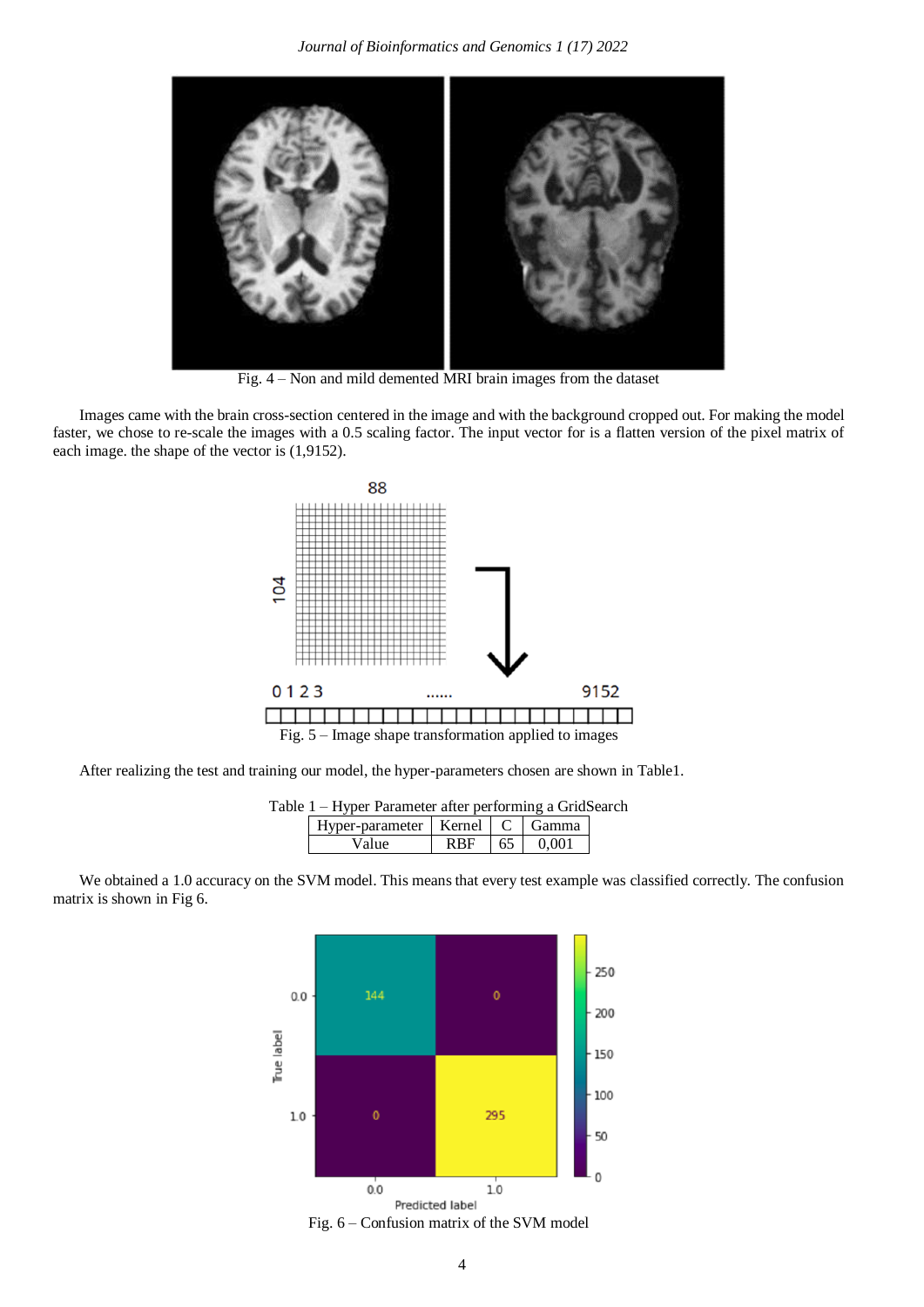*Journal of Bioinformatics and Genomics 1 (17) 2022*



| Table $2 - 1$ errormance metrics on trained moders    |  |  |  |  |  |  |
|-------------------------------------------------------|--|--|--|--|--|--|
| Performance metrics   Accuracy   Precision   F1 Score |  |  |  |  |  |  |
| <b>SVM</b>                                            |  |  |  |  |  |  |

To explain this high accuracy, we trained a Decision Tree model with the same training and testing dataset. We obtained a 0.92 accuracy score. The Fig 7 shows the confusion matrix of this trained model.

Decision Tree  $\begin{array}{|c|c|c|c|c|} \hline 0,90 & 0,89 & 0,88 \ \hline \end{array}$ 

Following the training of a Decision Tree model, we were able to extract and then locate the most influential pixels in the classification tasks. This work was completed by reshaping the vector image to its original 104x88 proportions using Adobe Illustrator. Figure 9 depicts the principal area in which these pixels are distributed.

A critical brain area for learning and memory, the hippocampus is particularly vulnerable to damage during the early stages of Alzheimer's disease (AD). Recent data suggest that de- creased neurogenesis in the adult hippocampus is a critical early event in the evolution of Alzheimer's disease (AD) [9], which is a degenerative brain disease.

#### **4. Discussion**

The portion of the brain illustrated in Fig 9 is quite similar to the hippocampus a particularly vulnerable area to damage during the early stages of Alzheimer's disease region of the human brain. Hopefully, this serves as a timely reminder of the essential function that this structure plays in the diagnosis and/or classification of Alzheimer's disease.